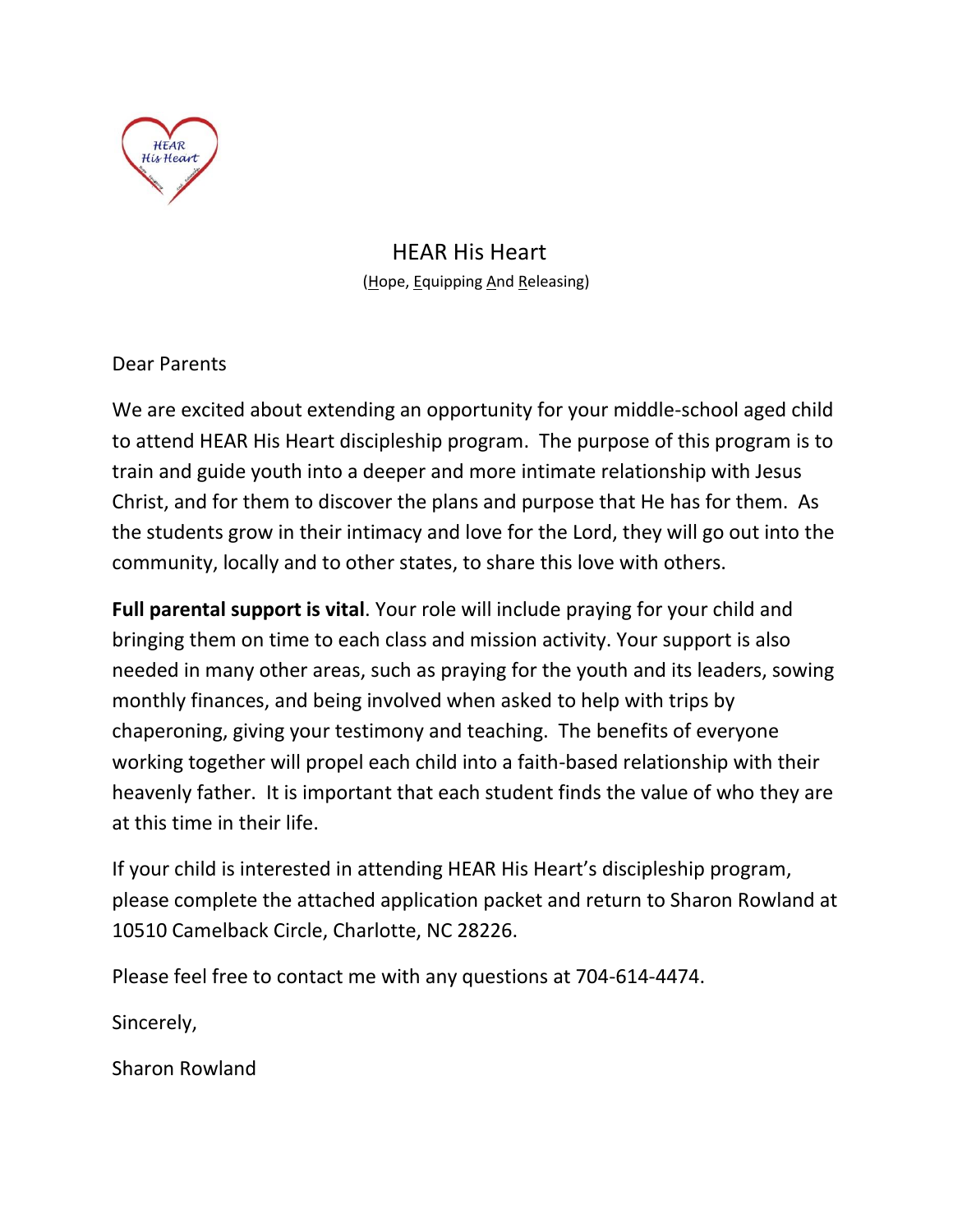#### HEAR His Heart Application 2022 - 2023

Name Birth Date and the Second Library Age Birth Date Birth Date

#### This portion of the application needs to be completed by the youth applying:

Describe your personal relationship with the Lord/prayer life (Relationship with the Lord, view of God, understanding of prayer, personal experiences with prayer, personal study of the Bible):

(Attach additional paper if needed)

Describe any ministry experiences you may have been involved in (Mission trips, children's ministry, VBS, youth group, worship team, neighborhood ministry, ministry to family and friends):

(Attach additional paper if needed)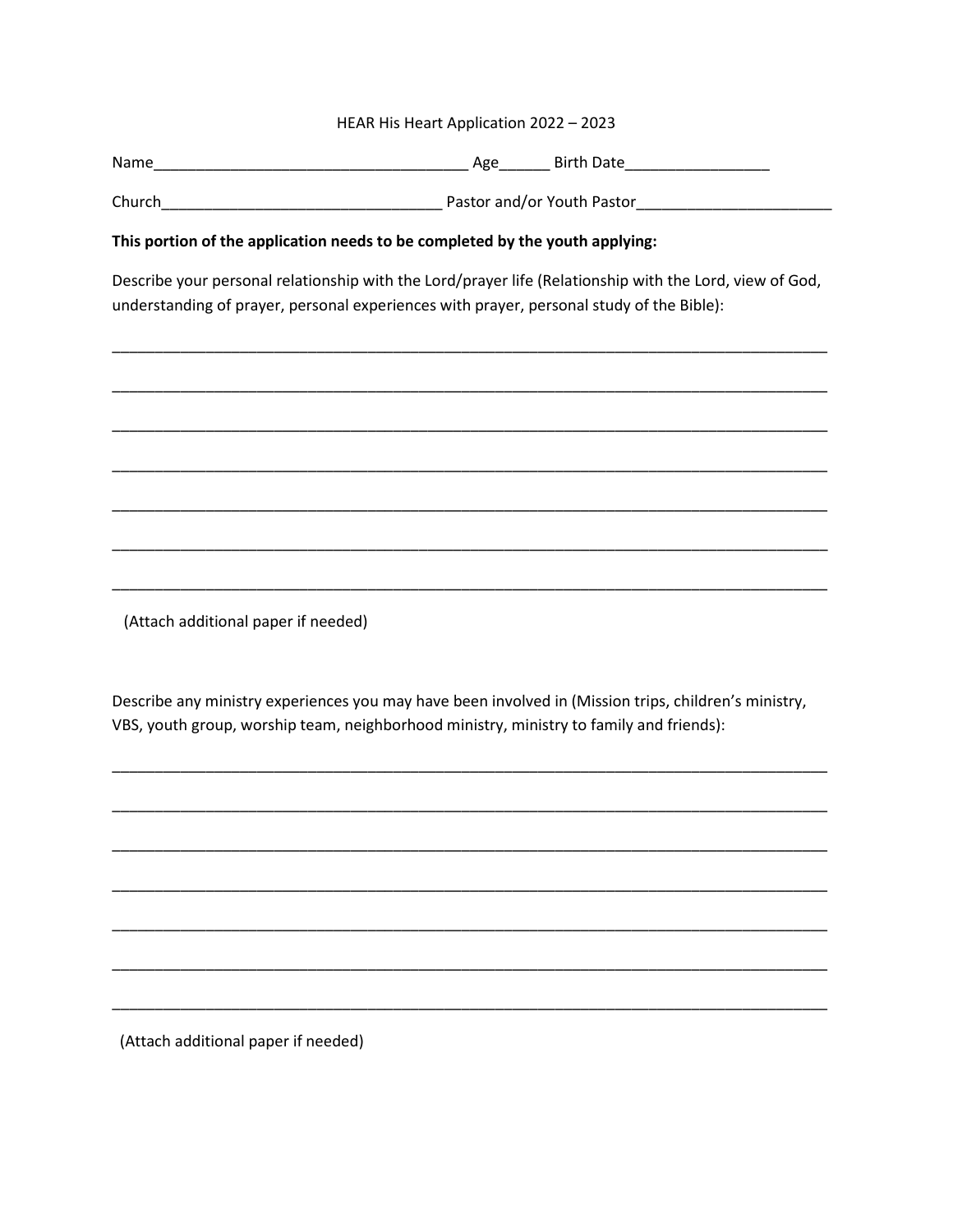Describe your expectations/vision for HEAR His Heart 2022 – 2023 and the reason(s) for wanting to participate in HEAR His Heart this year

\_\_\_\_\_\_\_\_\_\_\_\_\_\_\_\_\_\_\_\_\_\_\_\_\_\_\_\_\_\_\_\_\_\_\_\_\_\_\_\_\_\_\_\_\_\_\_\_\_\_\_\_\_\_\_\_\_\_\_\_\_\_\_\_\_\_\_\_\_\_\_\_\_\_\_\_\_\_\_\_\_\_\_\_\_

\_\_\_\_\_\_\_\_\_\_\_\_\_\_\_\_\_\_\_\_\_\_\_\_\_\_\_\_\_\_\_\_\_\_\_\_\_\_\_\_\_\_\_\_\_\_\_\_\_\_\_\_\_\_\_\_\_\_\_\_\_\_\_\_\_\_\_\_\_\_\_\_\_\_\_\_\_\_\_\_\_\_\_\_\_

\_\_\_\_\_\_\_\_\_\_\_\_\_\_\_\_\_\_\_\_\_\_\_\_\_\_\_\_\_\_\_\_\_\_\_\_\_\_\_\_\_\_\_\_\_\_\_\_\_\_\_\_\_\_\_\_\_\_\_\_\_\_\_\_\_\_\_\_\_\_\_\_\_\_\_\_\_\_\_\_\_\_\_\_\_

\_\_\_\_\_\_\_\_\_\_\_\_\_\_\_\_\_\_\_\_\_\_\_\_\_\_\_\_\_\_\_\_\_\_\_\_\_\_\_\_\_\_\_\_\_\_\_\_\_\_\_\_\_\_\_\_\_\_\_\_\_\_\_\_\_\_\_\_\_\_\_\_\_\_\_\_\_\_\_\_\_\_\_\_\_

\_\_\_\_\_\_\_\_\_\_\_\_\_\_\_\_\_\_\_\_\_\_\_\_\_\_\_\_\_\_\_\_\_\_\_\_\_\_\_\_\_\_\_\_\_\_\_\_\_\_\_\_\_\_\_\_\_\_\_\_\_\_\_\_\_\_\_\_\_\_\_\_\_\_\_\_\_\_\_\_\_\_\_\_\_

(Attach additional paper if needed)

Rate yourself in the following areas:

|                              | Very Weak    |                |   |                | <b>Very Strong</b> |  |
|------------------------------|--------------|----------------|---|----------------|--------------------|--|
| Servant hood                 | $\mathbf 1$  | $\overline{2}$ | 3 | 4              | 5                  |  |
| Pure heart                   | $\mathbf 1$  | $\overline{2}$ | 3 | $\overline{4}$ | 5                  |  |
| Punctuality                  | $\mathbf{1}$ | $\overline{2}$ | 3 | 4              | 5                  |  |
| Leadership                   | $\mathbf 1$  | $\overline{2}$ | 3 | 4              | 5                  |  |
| Ability to follow directions | $\mathbf 1$  | $\overline{2}$ | 3 | 4              | 5                  |  |
| Respectful                   | $\mathbf 1$  | $\overline{2}$ | 3 | 4              | 5                  |  |
| Responsible                  | $\mathbf{1}$ | $\overline{2}$ | 3 | 4              | 5                  |  |
| Conflict resolution          | $\mathbf 1$  | $\overline{2}$ | 3 | 4              | 5                  |  |
| Honesty                      | $\mathbf{1}$ | $\overline{2}$ | 3 | 4              | 5                  |  |
| Relationship with Mom        | $\mathbf{1}$ | $\overline{2}$ | 3 | 4              | 5                  |  |
| Relationship with Dad        | $\mathbf{1}$ | $\overline{2}$ | 3 | 4              | 5                  |  |

Are you willing to be committed to attending all HEAR His Heart meetings and outings for the 2022 – 2023 year? (Beginning September 2022 and ending May 30, 2023)

Yes No

| Circle which day you are applying for: Wednesday evening |                  | Friday morning  |
|----------------------------------------------------------|------------------|-----------------|
|                                                          | $6:30 - 8:30$ PM | 10:00 AM - Noon |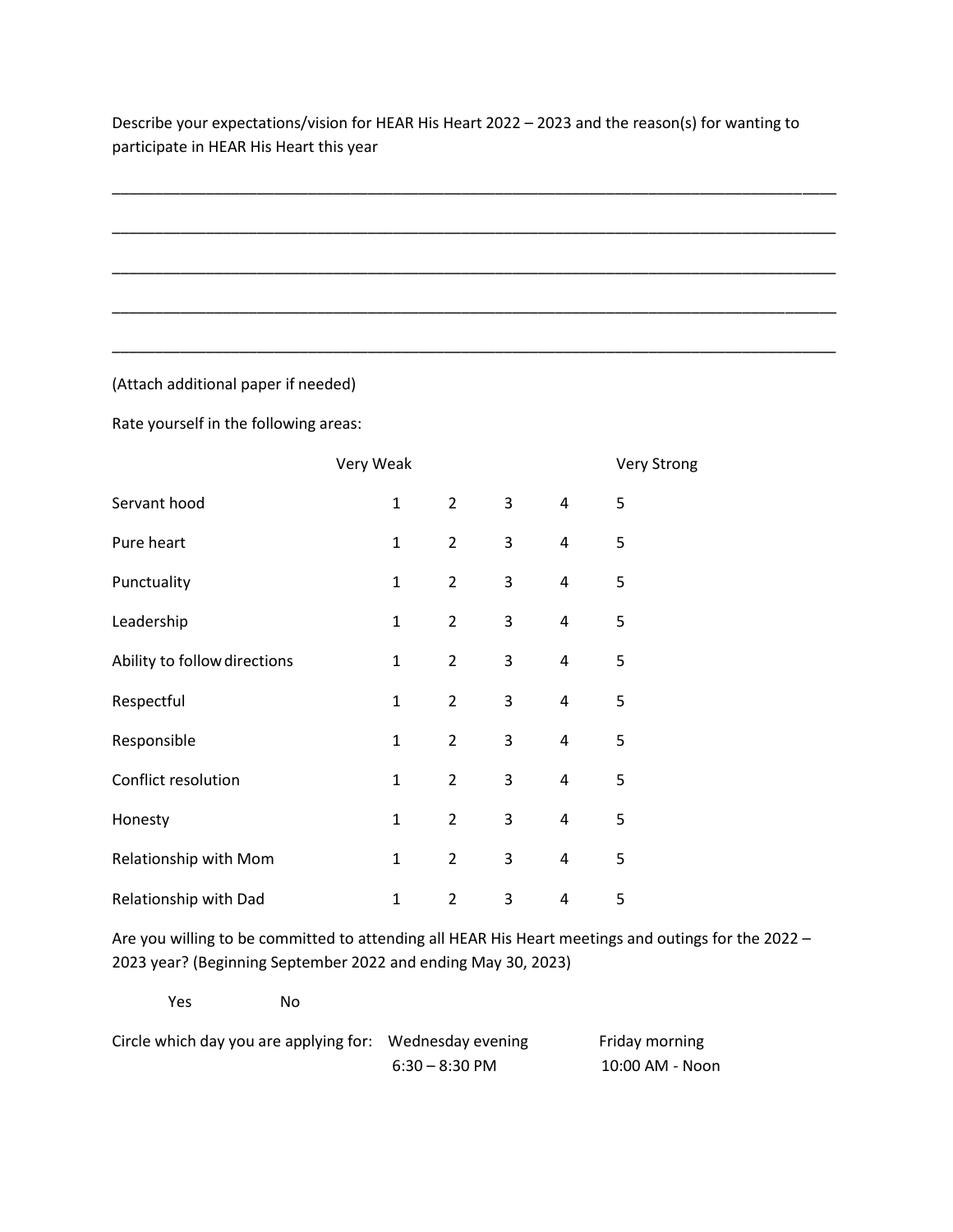### HEAR His Heart **Expectations**

### **Practical Requirements & Commitments:**

- Expected to attend **all** Sessions (after 3 absences subject to review) (initials)
- Expected to bring Bible, journal and pen to every session \_\_\_\_\_\_\_\_\_\_ (initials)
- Expected to be on time (initials)
- Expected to contact the leader if you will be absent (initials)
- Cost:
- **1.** Enrollment fee of \$75 which covers the cost of a kick-off activity and T-shirt, hoodie and bag
- **2.** \$540 for the year (payment can be made in full at the beginning of year or \$60/ month due on the 1st of the month). **\*\* If your child drops out you are still responsible for the total amount for the year\*\***  \_\_\_\_\_\_(initials)

• Any additional trips are optional and participation will be determined by leadership.

# **Leadership:**

- Be a role model to others
- Be willing to serve others around you
- Be willing to actively participate in HHH meetings and outreaches
- Regularly fellowship with other believers of Jesus Christ

### **Spiritual:**

- Have a personal relationship with Jesus Christ, asking Him into your heart and desiring Him to be Lord of your life
- Have a desire to develop a deeper intimacy with the Lord
- Be willing to devote yourself to developing spiritual disciplines such as prayer, Bible reading and scripture memorization
- Willingness to grow in the fruits and gifts of the Spirit

# **Behavior:**

- Be respectful of others and be willing to help develop a culture of honor
- Be teachable Ask the Holy Spirit what is truth for you
- **I will not use electronics during HEAR His Heart meetings and outreaches**

#### **Parent Expectations:**

Here are some areas of need (please check the ones you are able to help with)

- 1. Drive and assist with outreaches
- 2. Serve at in-house meetings
- 3. Mentor a youth
- 4. Pray/intercede for HHH
- 5. Purchase snacks
- 6. Arrange activities outside of HHH (bonfire, game day, etc…)
- 7. Intercede for HHH youth & leaders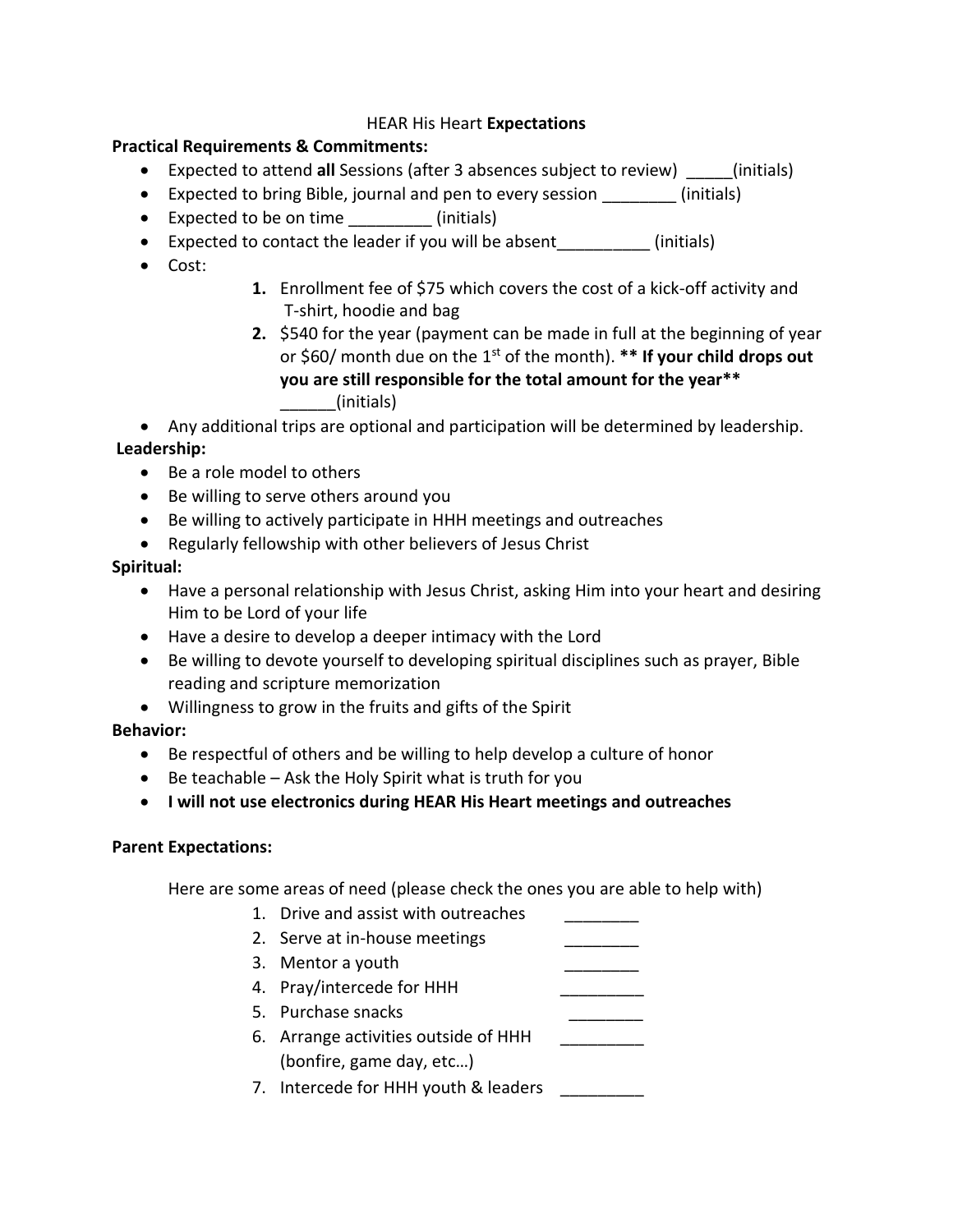### **Tips to Help Your Child with HHH:**

- Spend time dialoguing with your child about what they learned or experienced at HHH
- Spend time daily as a family in the Word and in prayer
- Ask your child what they read about in the Word and what it means to them
- Pray with your child and ask them to pray for you out loud
- Review and meditate on the HHH memory verse as a family and discuss the meaning

\_\_\_\_\_\_\_\_\_\_\_\_\_\_\_\_\_\_\_\_\_\_\_\_\_\_\_\_\_\_\_\_\_\_\_\_\_\_\_\_\_\_\_\_\_\_\_\_\_\_ \_\_\_\_\_\_\_\_\_\_\_\_\_\_\_\_\_\_\_\_\_\_\_

\_\_\_\_\_\_\_\_\_\_\_\_\_\_\_\_\_\_\_\_\_\_\_\_\_\_\_\_\_\_\_\_\_\_\_\_\_\_\_\_\_\_\_\_\_\_\_\_\_\_ \_\_\_\_\_\_\_\_\_\_\_\_\_\_\_\_\_\_\_\_\_\_\_

• Communicate with your child's mentor and HHH leadership

### **Requirements and Commitments:**

- I am committed to attending HEAR His Heart from 9/1/2022 5/30/2023
- My parents fully support my commitment to HEAR His Heart

Your signature **Date signed** 

Parent signature **Date signed**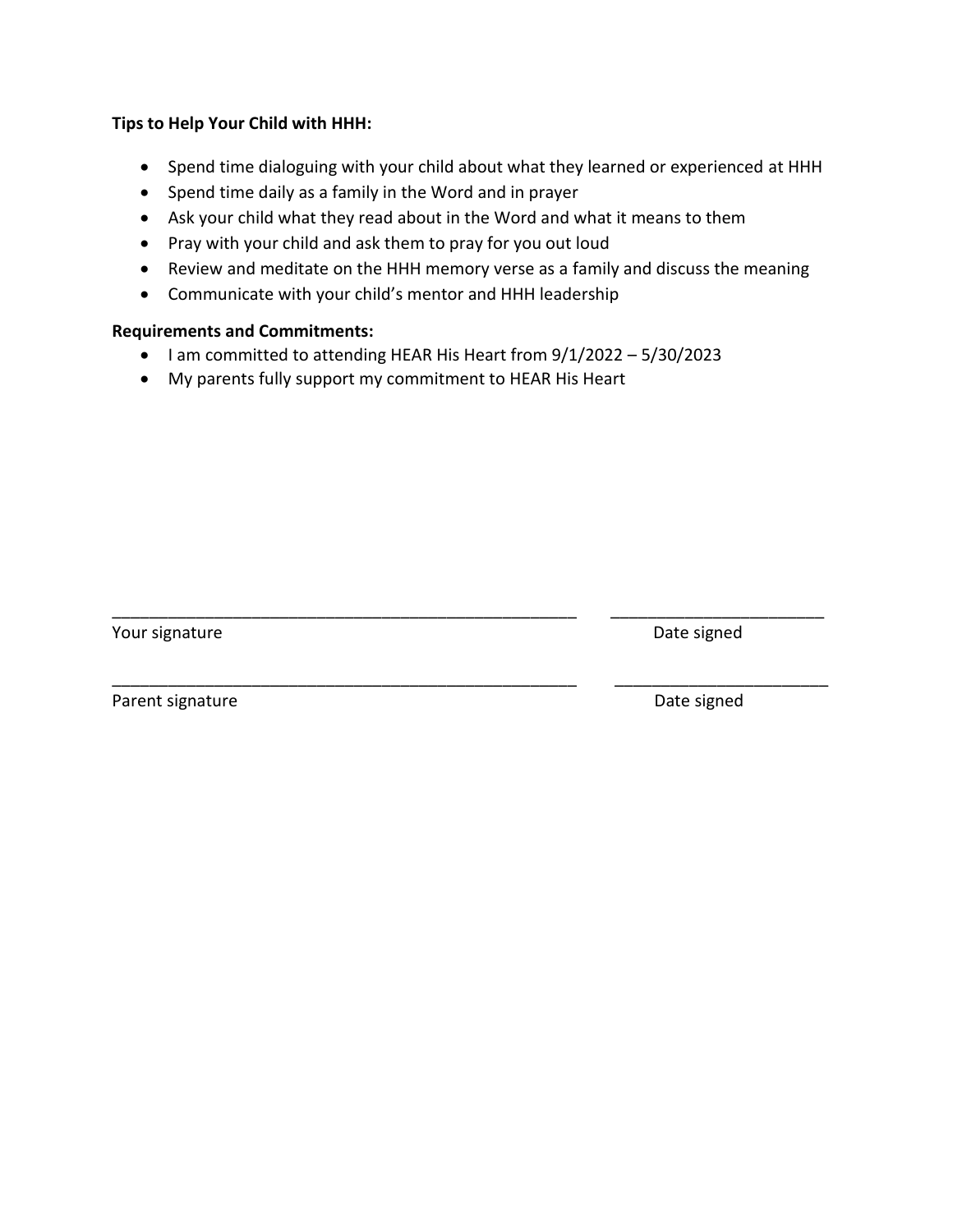#### HEAR His Heart

# STUDENT Information

|                                                                          | Last   | First |                                   |  | Month/Day/Year |  |
|--------------------------------------------------------------------------|--------|-------|-----------------------------------|--|----------------|--|
| Current Age: _________________                                           |        |       | Sex: Male________ Female_________ |  |                |  |
|                                                                          |        |       |                                   |  |                |  |
|                                                                          | Street |       | City State Zip                    |  |                |  |
|                                                                          |        |       |                                   |  |                |  |
|                                                                          |        |       |                                   |  |                |  |
|                                                                          |        |       |                                   |  |                |  |
|                                                                          |        |       |                                   |  |                |  |
| Emergency contact person: Cell phone #:                                  |        |       |                                   |  |                |  |
| Please describe any medical conditions, medications needed or allergies: |        |       |                                   |  |                |  |
|                                                                          |        |       |                                   |  |                |  |
|                                                                          |        |       |                                   |  |                |  |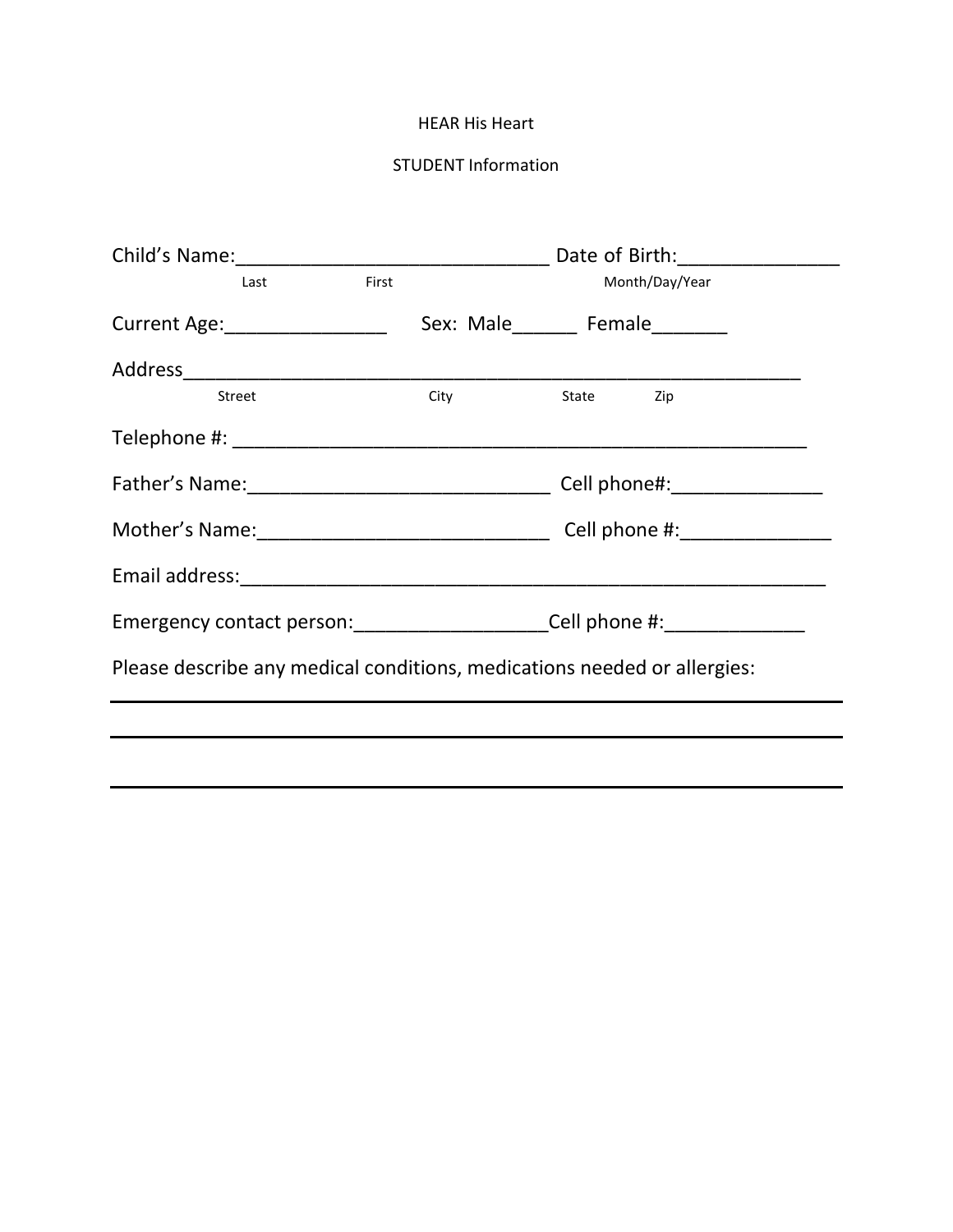#### **HEAR His Heart**

| Waiver of Claim for Damages & Release of Liability HEAR His Heart, Charlotte, NC, September 2022 – June 2023. As |                                   |
|------------------------------------------------------------------------------------------------------------------|-----------------------------------|
| parent/guardian, I grant permission for                                                                          | to travel with HEAR His Heart and |
| to participate in all activities and travel related to these trips.                                              |                                   |

#### **Hospitalization Information**

| Telephone: __________________                                                    |                   |               |                            |
|----------------------------------------------------------------------------------|-------------------|---------------|----------------------------|
| Circle one: HMO Group Plan                                                       | Individual Policy | PPO POS Other |                            |
| PARENT STATEMENT: I assume full responsibility for _____________________________ |                   |               | $\mathcal{L}_{\mathsf{S}}$ |

behavior and understand that the HEAR His Heart will not be held responsible in any way in case of accident or illness while my child is a participant in this organization. I understand that he/she is to obey all policies and rules established for these trips.

Signed \_\_\_\_\_\_\_\_\_\_\_\_\_\_\_\_\_\_\_\_\_\_\_\_\_\_\_\_\_\_\_\_\_\_\_\_\_\_\_\_\_\_\_\_\_\_\_\_\_\_\_\_ Date\_\_\_\_\_\_\_\_\_\_\_\_\_\_\_\_\_\_

All medication, (prescription and non-prescription), for the youth on these trips are to be identified and their prescribed use acknowledged to chaperone in charge with name clearly labeled, including name of medication and directions for use. An up-to-date tetanus shot is required of all participants. Allergies, medications, special diets and medical/health concerns are listed below:

| <b>Medical Authorization</b> |  |
|------------------------------|--|

\_\_\_\_\_\_\_\_\_\_\_\_\_\_\_\_\_\_\_\_\_\_\_\_\_\_\_\_\_\_\_\_\_\_\_\_\_\_\_\_\_\_\_\_\_\_\_\_\_\_\_\_\_\_\_\_\_\_\_\_\_\_\_\_\_\_\_\_\_\_\_\_\_\_\_\_\_\_\_\_

I acknowledge that participation in HEAR His Heart Ministries involves risk to the participant (and to the participant's parents or guardians, if the participant is a minor), and may result in various types of injury including, but not limited to the following: sickness, exposure to infectious/communicable disease, bodily injury, death, emotional injury, property damage, and financial damage.

In consideration for the opportunity to participate in HEAR His Heart Ministries, the participant (or parent/guardian if the participant is a minor) acknowledges and accepts the risks of injury associated with participation in and transportation to and from any activities, as well as for any medical treatment rendered to the participant that is authorized by HEAR His Heart Ministries or its agents, employees, volunteers, or any other representatives. Should my child sustain or incur any accident or illness with HEAR His Heart Ministries, I hereby authorize agents for HEAR His Heart to execute any and all documents, including any necessary releases, which might be required by any medical facility to perform any emergency care on my behalf.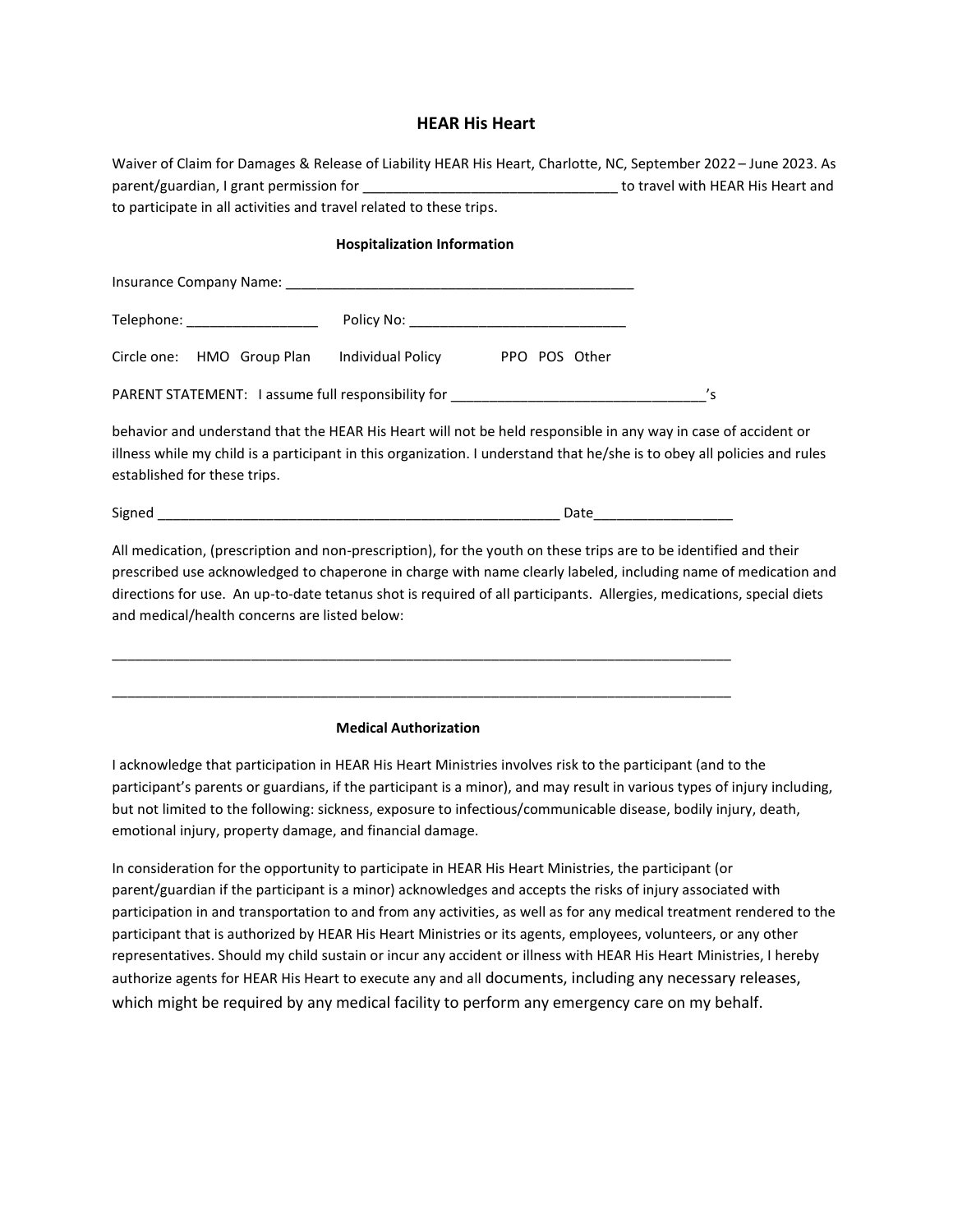In the event that my child has an illness or accident while with HEAR His Heart, which requires a visit to the doctor or hospital, any existing family insurance policies will assume the insurance coverage. Otherwise I/we understand we are responsible for all medical expenses.  $\qquad \qquad$  (initials)

If a dispute over this agreement or any claim for damages arises, the participant (or parent/guardian) agrees to resolve the matter through a mutually acceptable alternative dispute resolution process. If the participant (or parent/guardian) and HEAR His Heart Ministries cannot agree upon such a process, the dispute will be submitted to a three-member arbitration panel for resolution in accordance with the rules of the American Arbitration Association.

#### **Release and Hold Harmless**

I, the undersigned parent or guardian of \_\_\_\_\_\_\_\_\_\_\_\_\_\_\_\_\_\_\_\_\_\_\_\_\_\_\_\_\_\_\_\_\_, in consideration of him,/her participating with HEAR His Heart trips agree and give my permission and approval for him/her to participate in any and all activities of said trips and hereby assume all risks and hazards of such participation; the undersigned hereby waive, release, and discharge any and all claims of the applicant the undersigned against HEAR His Heart , their heirs, affiliates, subsidiaries, agents, employees, contractors, and successors, and assigns on account of such participation, and expressly agree to indemnify and hold harmless said releases from any and all claims of the applicant and undersigned. In witness whereof, I have signed this waiver of claim for damages, release of liability, and authorization for travel and any medical treatment.

| (Official Seal)                                                                             |                 |
|---------------------------------------------------------------------------------------------|-----------------|
|                                                                                             |                 |
|                                                                                             | (Notary Public) |
|                                                                                             |                 |
| instrument.                                                                                 |                 |
| appeared before me this day and acknowledge the due execution of the foregoing              |                 |
|                                                                                             |                 |
|                                                                                             |                 |
|                                                                                             |                 |
|                                                                                             |                 |
|                                                                                             |                 |
|                                                                                             |                 |
| participate in the water activities. _________________(initial required for approval).      |                 |
| I, the undersigned parent or guardian of ________________________________, allow him/her to |                 |